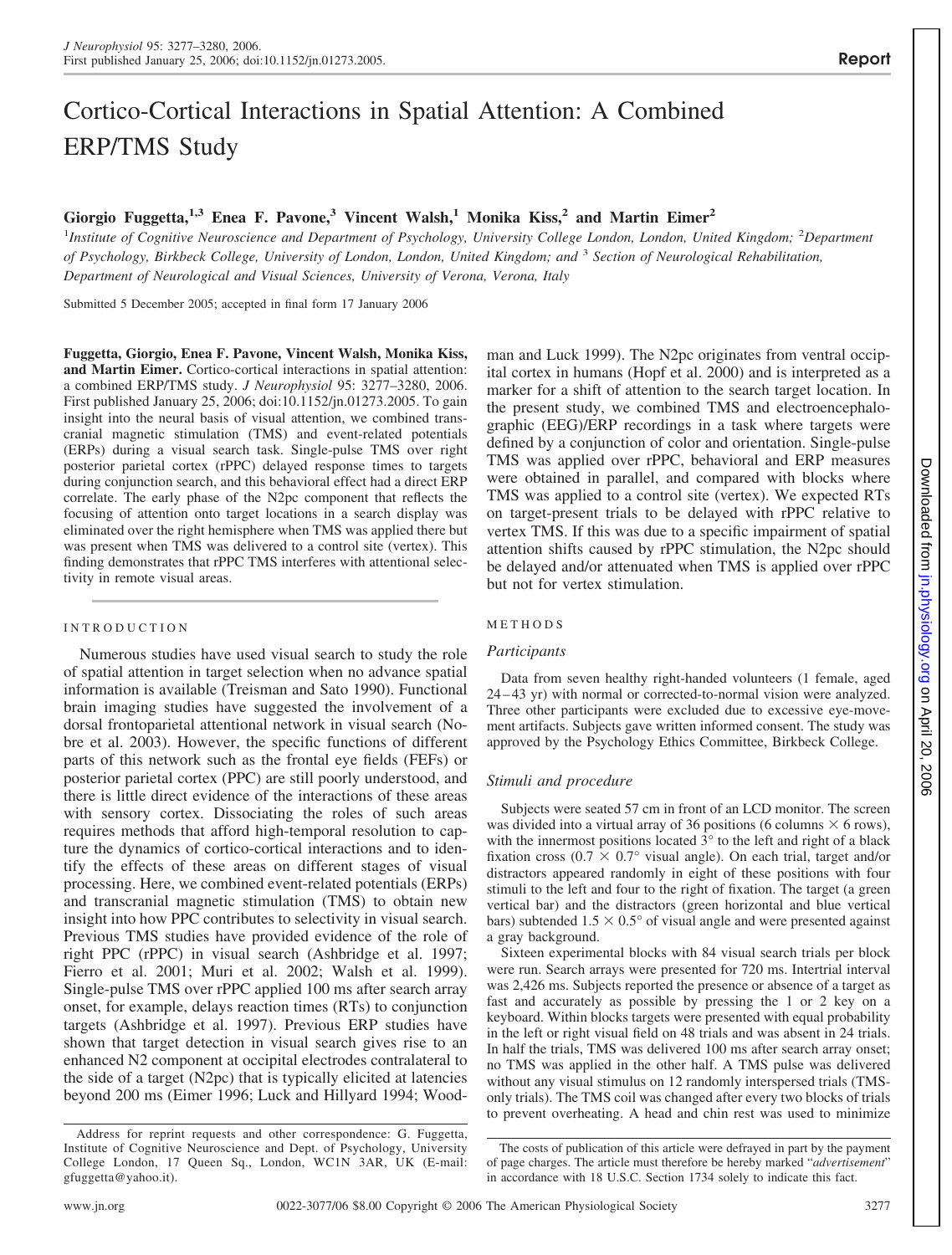#### 3278 G. FUGGETTA, E. F. PAVONE, V. WALSH, M. KISS, AND M. EIMER

head movements, and a coil holding device was employed to ensure stable coil position.

#### *TMS*

Single-pulse TMS was delivered via a 70-mm figure-eight coil connected to a Magstim super rapid transcranial magnetic stimulator (Magstim, Dyfed, UK). A single TMS application time (100 ms after array onset) (based on pilot data and on Ashbridge et al. 1997) was chosen to limit the number of conditions and number of trials required to compute reliable ERP waveforms. Stimulation sites were vertex (Cz) and rPPC. The rPPC site was identified within a 2-cm radius from electrode location P4 by using a hunting procedure as described previously by Ashbridge et al. (1997) and employed by Ellison et al. (2004). A recent study (Okamoto et al. 2004), which used craniocerebral projections to characterize the relationship between standard10-20 positions and underlying cortical structures, has demonstrated that P4 is usually located above the right angular gyrus. PPC and vertex stimulation were delivered in separate halves of the experiment in counterbalanced order across subjects. To compensate for the increased distance between coil and scalp necessitated by the EEG cap, TMS intensity was slightly higher (on average 85% of maximum stimulator output) than in previous behavioral studies.

#### *EEG recording and analysis*

EEG was recorded with a DC 32-channel-amplifier (1-kHz sampling rate; 250-Hz high cutoff frequency) from 25 Ag-AgCl electrodes with linked-earlobes reference. Horizontal EOG (HEOG) was recorded from electrodes positioned on the outer canthi of both eyes. Impedance was kept  $\langle 5k\Omega$ . Because EEG acquisition was continuous, EEG waveforms included a TMS artifact induced by the magnetic pulse (18-ms duration with a rebound residual after 30 ms). Artifacts were removed by cutting out 40-ms segments (from 2 ms prior to TMS onset to 38 ms after TMS onset) from EEG waveforms for all TMS trials and electrodes. EEG data points before and after each removed segment were then joined. This induced a random voltage step between the joined data points for single trials, which was eliminated by EEG averaging.

Only EEG data for TMS trials with correct responses and reaction times (RTs) between 150 and 1,300 ms were analyzed. EEG was epoched from 100 ms prior to search array onset to 740 ms after array onset (without the 40-ms segment removed through artifact cutting). Epochs with eye movements and muscle or movement artifacts (as indicated by HEOG activity exceeding  $\pm 40 \mu V$ , and activity at other electrodes exceeding  $\pm 80 \mu V$ ) were excluded from analysis. ERPs were computed for different combinations of target location (left, right) and TMS condition (vertex, rPPC), relative to a 100-ms prestimulus baseline. To remove contribution of TMS-induced auditory and somatosensory activity to these ERPs, EEG recorded on TMSonly trials was averaged and then subtracted from ERPs on visual search trials with TMS, separately for blocks with TMS applied to rPPC or vertex (see Thut et al. 2005 for details of this artifact template subtraction technique). ERPs were then filtered using 0.01-Hz highpass, 40-Hz low-pass, and 50-Hz notch filters. Differential effects of TMS applied to rPPC versus vertex on the N2pc were quantified on the basis of ERP mean amplitudes in two time windows (250 –300 ms and 363– 413 ms after array onset). Separate repeated-measures ANOVAs were conducted for parieto-occipital electrodes over the right hemisphere where TMS was applied (P8, PO8), and over the left hemisphere (P7, PO7), for the factors electrode site, coil position (rPPC, vertex), and contralaterality (target contralateral versus ipsilateral to electrode). Greenhouse-Geisser epsilon adjustments for nonsphericity were applied where appropriate. Post hoc paired *t*-test were Bonferroni corrected for multiple comparisons.

RESULTS

#### *Behavioral effects*

To control for interindividual RT differences, and for the order of TMS locations, RT data were normalized by computing the ratio between mean RTs for trials with and without TMS for different trial types. A main effect of coil position [rPPC versus vertex:  $F(1,6) = 7.1$ ,  $P \le 0.05$ ] and a main effect of target [present vs. absent:  $F(1,6) = 11.8, P \le 0.05$ ] showed that RTs were delayed with rPPC relative to vertex stimulation (see Fig. 1). The interaction coil position  $\times$  target was also significant  $[F(1, 6) = 9.9, P < 0.05]$ ; post hoc comparisons showed that RTs on target-present trials were delayed with rPPC relative to vertex stimulation  $(P < 0.01)$ . Further analyses were conducted for raw RTs. Mean raw RTs were delayed on target-present trials with rPPC stimulation relative to no-TMS trials  $(571 \text{ vs. } 543 \text{ ms}, P < 0.05)$ , whereas no significant difference between TMS and no-TMS trials was found for blocks with vertex stimulation (546 vs. 540 ms). When rPPC stimulation was applied, RTs to left and right targets did not differ significantly (572 vs. 569 ms), thus ruling out the possibility that lateralised auditory or tactile effects of rPPC stimulation might have triggered automatic attention shifts toward the right. Errors were  $\leq 5\%$  for all trial types.

#### *ERP effects*

1.06

lime 1.05

sponse 1.04 Stimulation site Right PPC **III** Vertex

Figure 2 shows ERPs at right posterior electrodes P8 and PO8 in response to arrays with contralateral (*left*) or ipsilateral (*right*) targets, when TMS was delivered to the vertex (*A*) or to rPPC  $(B)$ . The early phase of the N2pc component  $(250-300)$ ms poststimulus) was present with vertex TMS but absent for rPPC stimulation as reflected by a contralaterality  $\times$  coil position interaction  $[F(1,6) = 7.1, P < 0.05]$ . Post hoc comparisons revealed a significant N2pc  $(1.270 \mu V, P < 0.01)$ with vertex TMS, and no N2pc  $(-0.621 \mu V, P = \text{ns})$  for rPPC stimulation. In the late N2pc time window (363– 413 ms poststimulus), a main effect of contralaterality  $[F(1,6) = 6.0,$  $P < 0.05$ ], but no contralaterality  $\times$  coil position interaction was present at P8 and PO8, suggesting that later phases of the N2pc were not affected by TMS (see Fig. 2). At left posterior electrodes (P7, PO7, not shown in Fig. 2), no significant

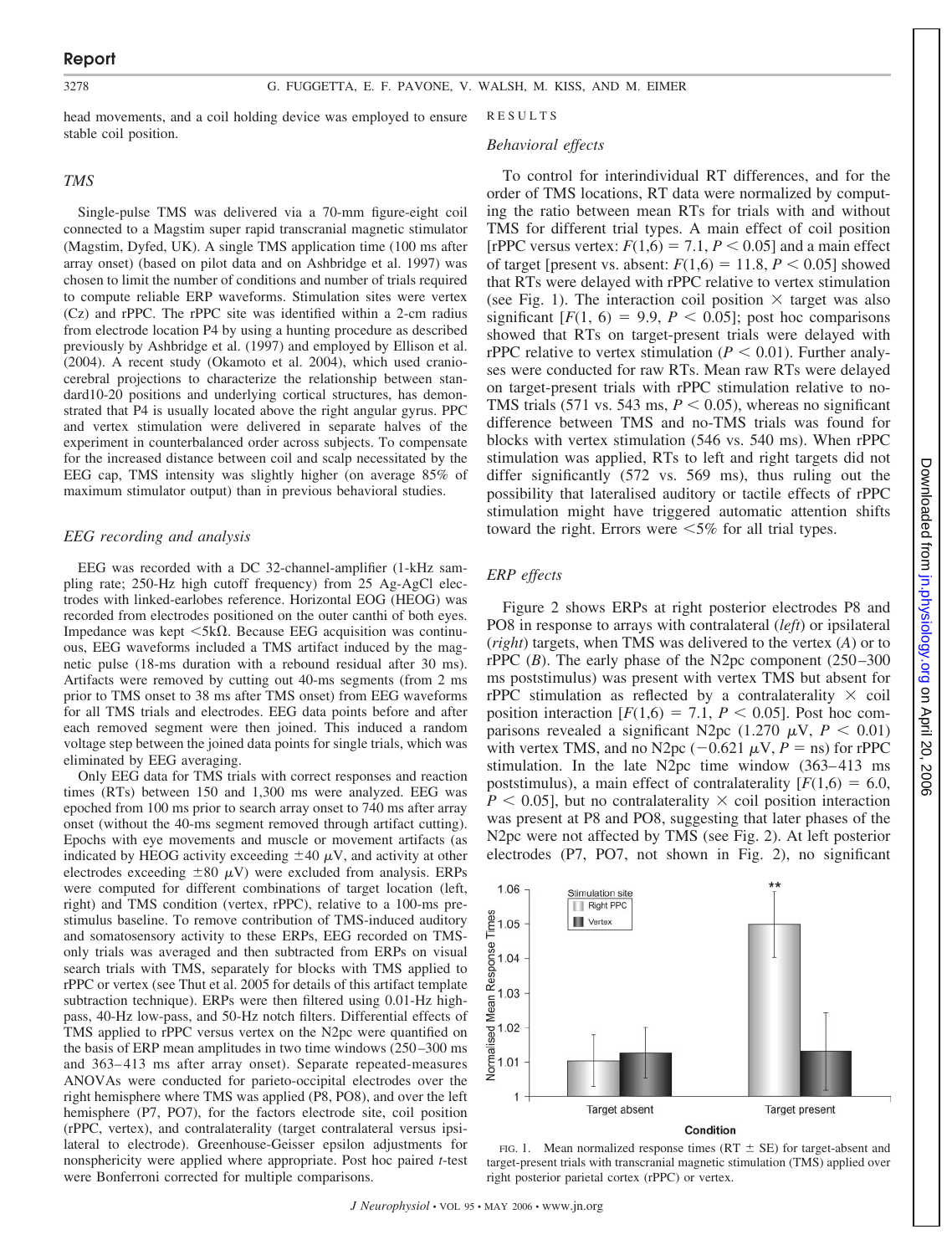

FIG. 2. Grand-averaged event-related potentials (ERPs) elicited at right posterior electrodes P8 and PO8 in response to arrays containing a target in the contralateral (*left,* - - -) or ipsilateral (*right,* —) visual field. *A*: TMS over vertex. *B*: TMS over rPPC.

contralaterality  $\times$  coil position interactions were present for either time window.

### DISCUSSION

To investigate the role of rPPC for target selection in a conjunction search task, we used a combined TMS/ERP procedure where single-pulse TMS was delivered 100 ms after search array onset over rPPC or a control site (vertex). RTs on target-present trials were delayed with rPPC relative to vertex stimulation. This impairment of search performance was reflected by systematic TMS effects on the N2pc component over the right hemisphere where TMS was delivered. For trials with rPPC stimulation, this component was absent between 250 and 300 ms poststimulus and only appeared in a later time window (363– 413 ms). In contrast, the N2pc was present in both time windows with vertex stimulation. No differential effects of TMS on N2pc amplitudes were found over the unstimulated (left) hemisphere.

Magnetoencephalographic results (Hopf et al. 2000) have suggested that the initial portion of magnetic equivalent of the N2pc reflects neuronal activity in the posterior parietal lobe that is linked to processes involved in the initiation of attention shifts, whereas the later portion of the N2pc reflects attentional modulation of visual processing in extrastriate occipito-temporal areas. Our observation that TMS over rPPC affects early but not later phases of the N2pc could thus be interpreted as evidence for a disruption of posterior parietal attentional control processes. However, the N2pc as seen in ERP waveforms appears to be primarily generated by occipito-temporal sources (Hopf et al. 2000) and is usually interpreted as a result of re-entrant feedback signals from regions involved in higherorder attentional control processes (such as PPC) to extrastriate ventral visual regions (Woodman and Luck 1999). The differential effects of rPPC versus vertex stimulation during the early phase of the N2pc are therefore more likely to reflect a delay of spatially selective processing in extrastriate visual cortex that is caused by TMS-induced disruptions of attentional control mechanisms in PPC (see Rushworth et al. 2005 for details of connections between posterior parietal regions and ventral visual areas in the temporal lobe).

In summary, the current results show for the first time that a TMS-induced disruption of attentional control mechanisms in right posterior parietal cortex not only impairs performance in a visual search task but also delays the onset of the N2pc component. The observation that TMS over rPPC can affect the spatially selective processing of visual stimuli in remote extrastriate areas within 250 ms after stimulus onset provides new evidence for cortico-cortical links that implement topdown attentional modulations of sensory processing.

#### GRANTS

This work was supported by a grant from the Wellcome Trust. G. Fuggetta is a member of the Marie Curie Research Training Network LAB (MRTN-CT-2004-512141). V. Walsh is supported by the Royal Society. M. Eimer holds a Royal Society-Wolfson Research Merit Award.